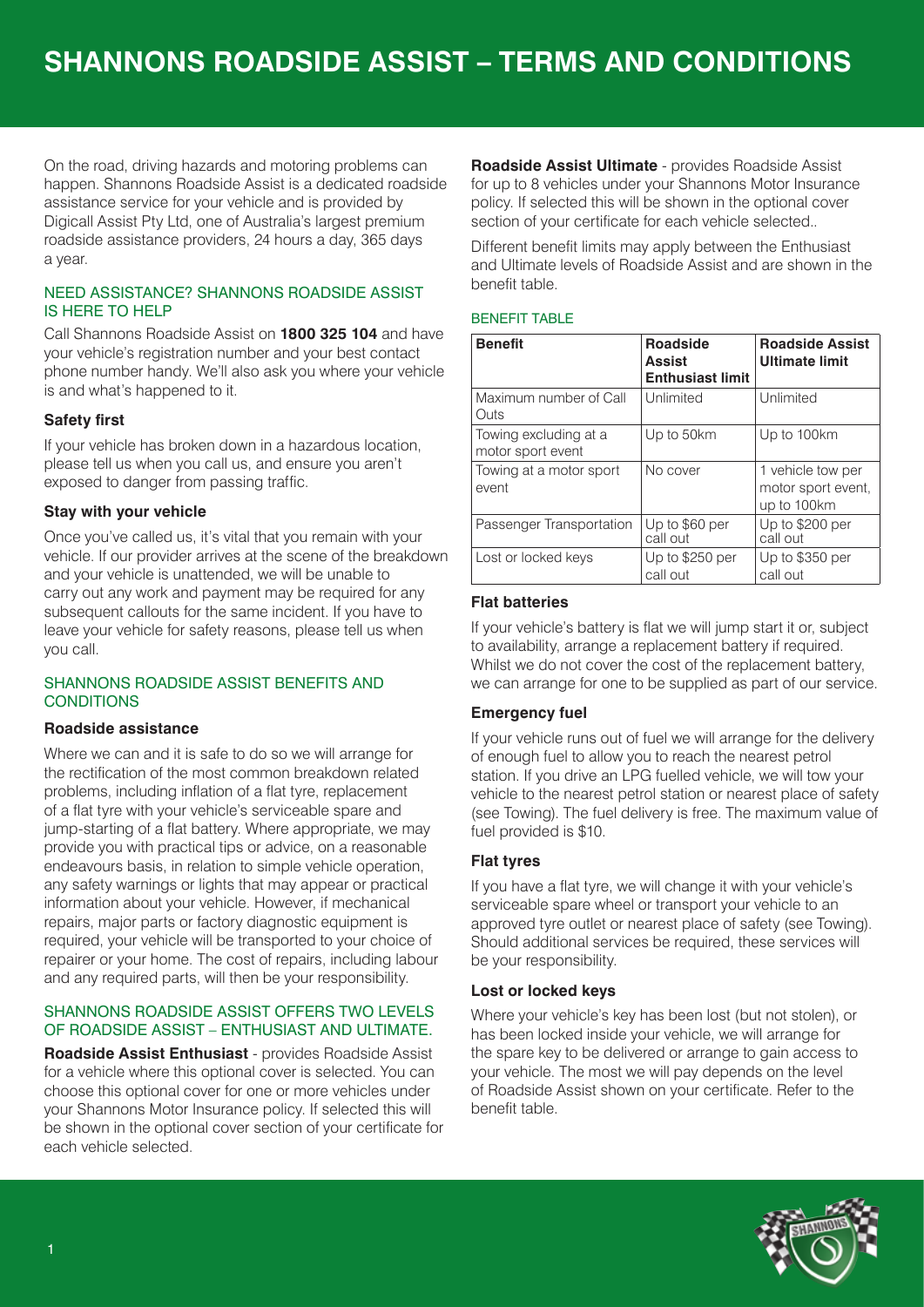In the event you insist that your vehicle be broken into, to recover keys locked inside it or for any other reason, we will not, under any circumstances, be responsible for any resultant loss or damage that occurs to your vehicle. This service excludes key cutting or replacement services.

### **Towing**

If the vehicle cannot be mobilised and is considered a breakdown (including a Motor sport breakdown for Roadside Assist Ultimate), we will tow it to your choice of repairer as soon as practical. If required for your vehicle, flatbed towing with soft straps towing will be provided free of charge. Limits vary depending on the level of Roadside Assist shown on your certificate. Refer to the benefit table. Please note that all additional towing costs and any repair costs (not described in these terms and conditions) are your responsibility, and are payable at the time of the service.

### **Caravan and trailer assistance**

In the event that your vehicle is towed after a breakdown, and it had been towing your caravan or trailer, we'll cover costs to transport your caravan or trailer to the same location as your vehicle or to the nearest place of safety (see Towing).

You must tell us at the time of the original breakdown call that you're towing, as our provider may be unable to transport both your vehicle and the towed caravan or trailer in the single call out. If you don't tell us that you're towing, you may be responsible for any further call-outs and costs.

### **Passenger transportation**

In the event that your vehicle is towed (see Towing), if you require transport to the repairer or your home, we will pay by reimbursement for your transport costs from the breakdown location. The transport is limited to once per call out, and may include, but is not limited to taxi or ride share. The most we will pay depends on the level of Roadside Assist shown on your certificate. Refer to the benefit table.

#### **Accommodation and/or Hire car**

In the event that your vehicle is towed (see Towing), and the breakdown location is more than 100km from the garaged address noted on your certificate, at your request, we will arrange and contribute up to \$500 per annum by reimbursement for the accommodation and/or hire car.

## WHAT SHANNONS ROADSIDE ASSIST DOESN'T COVER

## **We do not cover vehicles that are:**

- unregistered, or not in a roadworthy or well-maintained condition
- unattended unless organised at the time of arranging our assistance
- not registered for Roadside Assist on our system
- over 3.5 tonne GVM
- involved in any way in any form of racing or motor sports, unless you have optional cover Roadside Assist Ultimate
- requiring a specialist or heavy haulage towing provider due to modification, size or weight
- operating as taxis, limousines, ridesharing or hire cars (including any hire car provided to you by Shannons) or for any other commercial use this use is covered by your Shannons Motor Insurance policy
- in a workshop while being repaired or undergoing mechanical or electrical repairs at your premises
- undriveable only because the tyres were damaged at a motor sport event
- located in a restricted access area except where we can enter the premises and you are willing to cover any associated costs
- located in an area that a two-wheel drive recovery vehicle cannot access by permanent road within, or from, mainland Australia or Tasmania.

# **We do not cover service calls that are the result of:**

- accident damage, break-in or attempted break-in of your vehicle
- failure to use reasonable care, e.g. repeatedly/intentionally running out of fuel
- failure to carry out regular preventative vehicle maintenance
- inappropriate or inadequate maintenance or repair, whether intentional, negligent or otherwise, e.g. not replacing a failing battery
- vehicle owner or driver related faults including faults which existed prior to the purchase or addition of Roadside Assist cover
- not following the instructions of your vehicle's manufacturer, repairer, Shannons Insurance or us
- inappropriate or incorrect fitting of parts or accessories.

## **We won't provide our service when:**

- your vehicle has broken down or was immobilised within 24 hours of you purchasing or adding Shannons Roadside Assist to your insurance policy
- there are inadequate resources in the area where your vehicle has broken down, for example where there are no tow trucks or repairers available
- circumstances are beyond our control, such as extraordinary delays caused by extreme weather conditions, a severe accident or traffic congestion
- unexpected or disruptive events such as war, strikes, storms or other such unexpected events that prevent us from assisting you.

## **Your responsibility for costs**

You are responsible for all costs of parts, labour and any other associated costs relating to the management and repair of your vehicle after a breakdown.

Except for any rights to which you are entitled by law, we will not be liable for any indirect or consequential loss or damage that arises from providing or failing to provide any of our benefits or services, whether arising from negligence or otherwise. We assume no responsibility for any advice